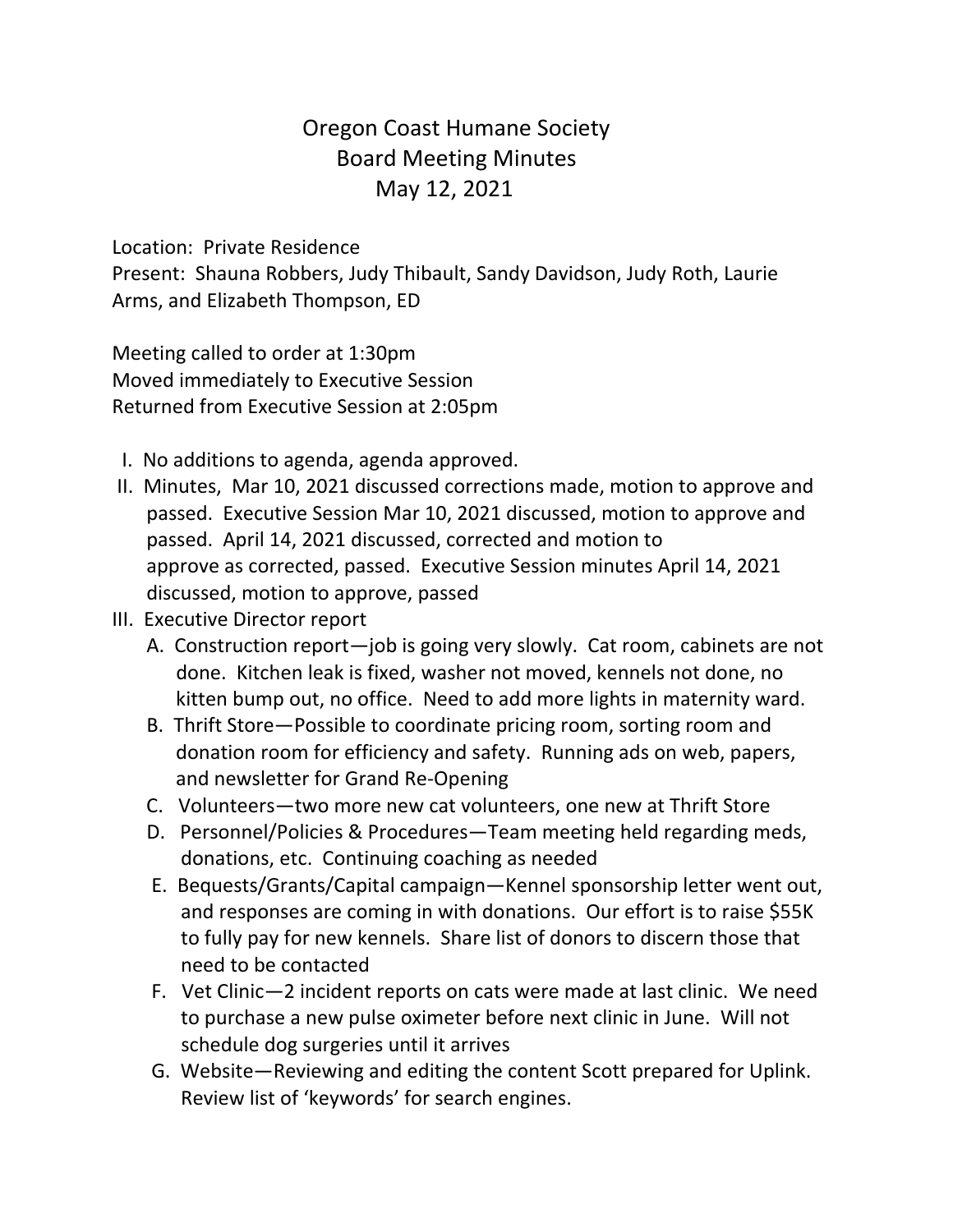### Oregon Coast Humane Society Board meeting minutes May 12, 2021 (cont.)

- G. Website (cont.)
	- 1. Not changing the logo
	- 2. ED has engaged an excellent volunteer writer to help edit and rewrite the Membership letter with updated information
- H. Black Diamond needs to come back and repair hole in floor in cat room
- I. Will connect with Western Lane Community Foundation to supply food to families in need. Food bank is currently supplying clients with pet food donated by OCHS. We will label foods with logo
- IV. President report
	- A. Board nominations for open seats.
		- 1. Only one application for a Board seat was received. <Name redacted for privacy>>submitted an application for a seat on the Board. The full Board considered and discussed said application in Executive Session (to protect the privacy rights of all involved) and determined that this candidate does not meet the OCHS qualifications to serve on the Board—most notably, this person's inability or unwillingness to work as a team member with OCHS Board members in the past. The Board, as a whole, considered this application and unanimously voted against forwarding this person's nomination to the membership for a vote.
	- B. The Board members will follow through with the duty, as outlined in the by-laws, to search for and appoint qualified persons to fill available seats on an interim basis, from July 1, 2021- June 30,2022, a one-year appointment, until the next election cycle, June 2022.
	- C. Proposed garage at the Thrift Store came in with estimate, but it is a 1700 sq. ft. new building, and is more than we need or want.
		- 1. We will research pre-fab metal building, or shed with utilities. a. Check with city for allowable buildings
		- 2. Is Boutique zoned residential or commercial? We have a business license for Boutique.
		- 3. Check the boutique for level floor. Terra Firma and Ram Jack to look at job and give quote
		- 4. Current electrical system will to be checked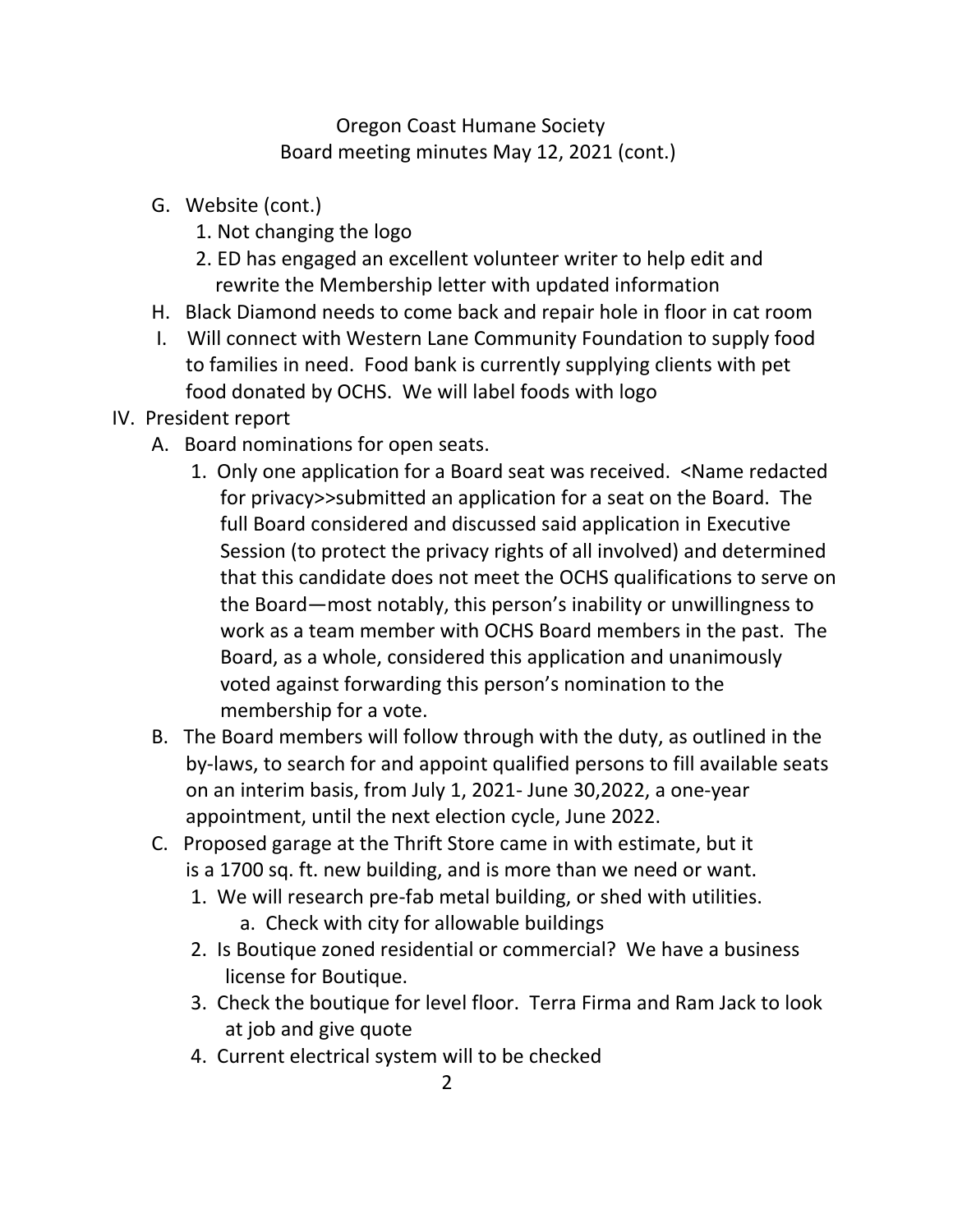## Oregon Coast Humane Society Board meeting minutes. May 12, 2021. (cont.)

- V. Vice President report
	- A. Is it possible to have a 'Zoom' Board meeting occasionally for the sake of transparency ?
		- 1. Minutes are on the website, newsletters are sent out by email.
		- 2. In past, before Covid, we had annual meetings, which allowed members to share concerns and praise.
		- 3. A Zoom meeting for members may work for this year's Annual Meeting. Next year, hopefully, we can rent a space and invite members back
		- 4. Internal audit questionnaire forms were sent to all employees and Board members and need to be returned

### VI. Treasurer report

- A. Presented a draft proposed budget
- B. Papers have been filed for the forgiveness of the second PPP loan of \$73,900. First PPP loan was forgiven already.
- C. Board president signed copy of temporary storage license agreement with Lane County for placing storage containers behind the shelter on land adjacent to the shelter's leased land.
- D. We have received the current year's contract fee from the City Police Dept (Chief Turner) for receiving captured, lost and abandoned dogs and cats and caring for them.

We need to renegotiate an increase in the fee for accepting these animals to help cover costs of care and housing, meds and medical care while they are housed at the shelter. We will need to document the numbers of animals served and the costs incurred to present to the chief of Police. We will use the Pet Point program for this.

# VII. Secretary report

- A. Live Trap Permit has been renewed and a copy filed.
- B. Walkie-Talkie discussion for shelter. Two units are present on desk, apparently not being used. Plan to purchase more sets for safety.
	- 1. Motion to buy walkie-talkie sets, discussion, ED will write an ask for units to be donated
- VIII. Board member report
	- A. Ask for a condolence to be sent to long-time volunteer whose husband passed 3